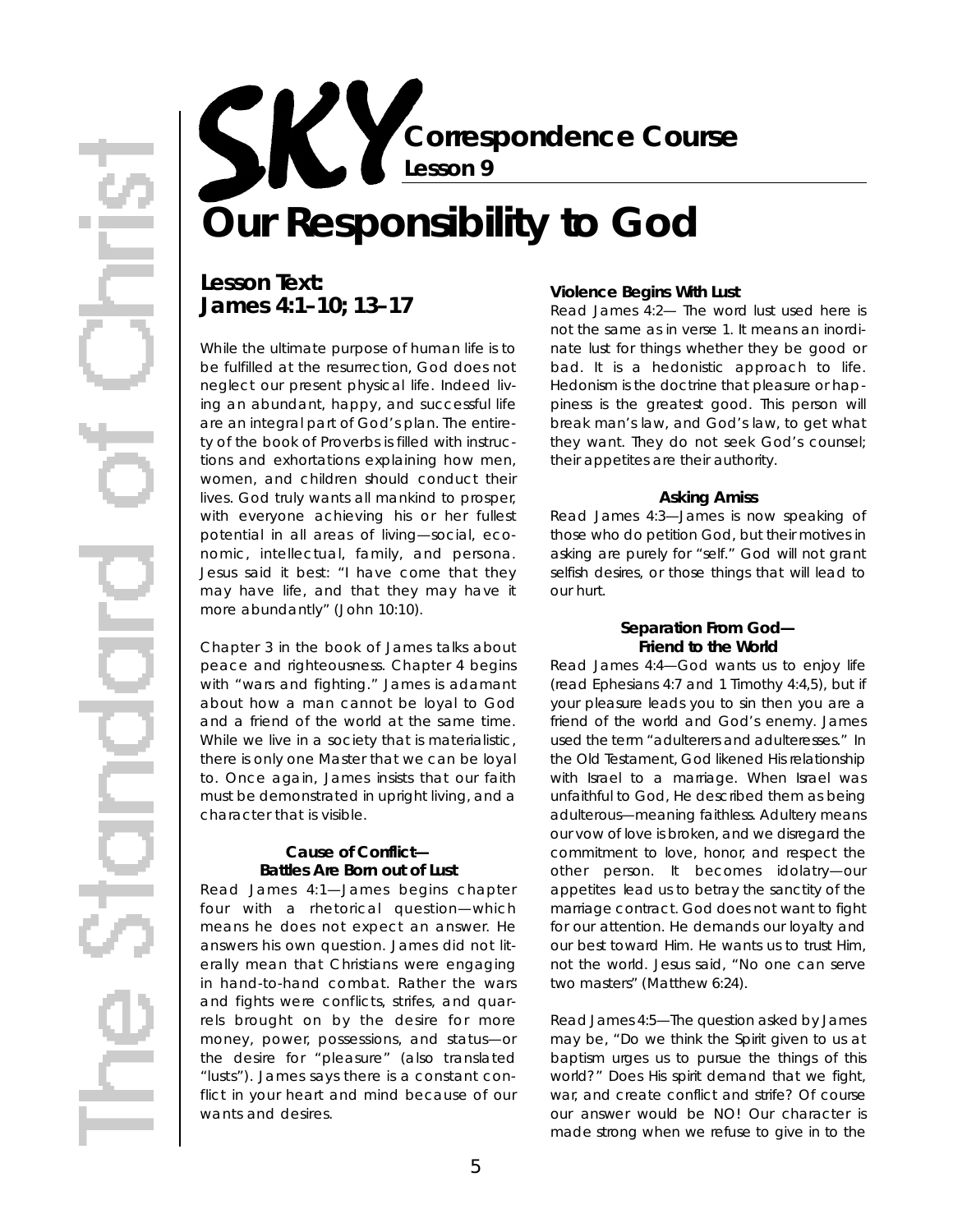desires of the heart and flesh. God gives us *grace* as we strive to become mature Christians with the help of His Holy Spirit.

*Read James 4:6*—James now quotes Proverbs 3:34: "God resists the proud, but gives grace to the humble." The cures for our conflicts are simple. When we find ourselves in conflict, have a humble spirit before God. God will only show grace and favor to those who have a humble attitude. Those who are haughty and full of pride will not receive His grace or blessing. "The sacrifices of God are a broken spirit, A broken and a contrite heart—These, O God, You will not despise" (Psalm  $51:17$ ).

#### **Obedience to God— Resist the Devil**

*Read James 4:7*— Two choices are given: resist God or submit to God. James encourages us to make the right choice which is to submit (commit) to God, and resist the devil. If we do resist, the devil will *flee* from us. When you submit to God's authority, you are at the same time resisting the devil. We are told in 1 Peter 5:8 that "the devil walks about like a roaring lion, seeking whom he may devour." Well, this roaring lion turns into a "paper lion" when you submit to God. Studying your Bible and praying will help you submit to God. Jesus set us the example to resist the devil by quoting scripture (Matthew 4:1-11). Just because Jesus resisted Satan once does not mean Satan stayed away for good. In Luke 4:13 it says, "Now when the devil had ended every temptation, he departed from Him until an *opportune* time." This scripture makes it clear that Satan stayed away until another opportunity revealed itself. If Satan will try to tempt Jesus, he will try to tempt us.

#### **Draw Near to God**

*Read James 4:8*—When you draw near to God through prayer and obedience, He will draw near to you. "Cleanse your hands" means to correct your actions. To purify your heart means to rid yourself of the source of bad actions—in other words, repent. A person that is double-minded sits on the fence, will not take a stand for God or for the world. Instead, the double-minded proceed back and forth between pleasing God and being a friend to the world.

#### **Be Humble**

*Read James 4:9,10*—This verse does not mean a Christian is not to be joyous. It does mean to turn away from the silly pleasures of the world and the sorrow it ultimately brings, and show true sincerity and sorrow for not being wholeheartedly committed to God. When you humbly give honor and thanks to God, He will "lift you up."

#### **Walk With God**

*Read James 4:13,14*—It is a good thing to have goals and plans for the future. James is saying that we should not conduct our life as though we don't need God— heedless of our need for God's help, guidance, and His blessings. Don't make the mistake of making plans apart from God. In everything that you do, invite God into that plan. When you are young, it seems that life will go on forever. James is warning all of us that life is short; it is but a vapor that vanishes away. A vapor is just a puff of steam.

#### **Planning in Humility**

*Read James 4:15*—These are not just to be words we say, but words we live by. Our actions should display willingness to live by the will of God. Don't allow your life to be so wrapped up in your own ways that you put off conducting your life in a godly fashion. Don't think you have all the time in the world to set things right with God, family, and friends.

*Read James 4:16*—In plain and simple language, James states that boasting is evil. All of our plans can be brought to nothing in a life-altering moment. Man's life is God's gift, not his own.

*Read James 4:17*—The final sentence in chapter 4 relates to all the advice James has given us so far. James encourages us to do good. If we do not, we sin.

God is our friend. He is our Creator. We are His creation. He not only likes you, He loves you. In what measure does He love us? Read John 3:16.

> A verse worthy to remember: "Therefore submit to God. Resist the devil **and he will flee from you."** James 4:7

#### **Word Definitions**

These definitions were taken from *Webster's New World Dictionary*

• Hedonism—The doctrine that pleasure or happiness is the greatest good.

**• Faithless—Not adhering to allegiance, promises,** vows, or duty.

• Submit—To give over or yield to the power or authority of another.

• Boast-To speak with excessive pride and exaggeration, especially about one's self.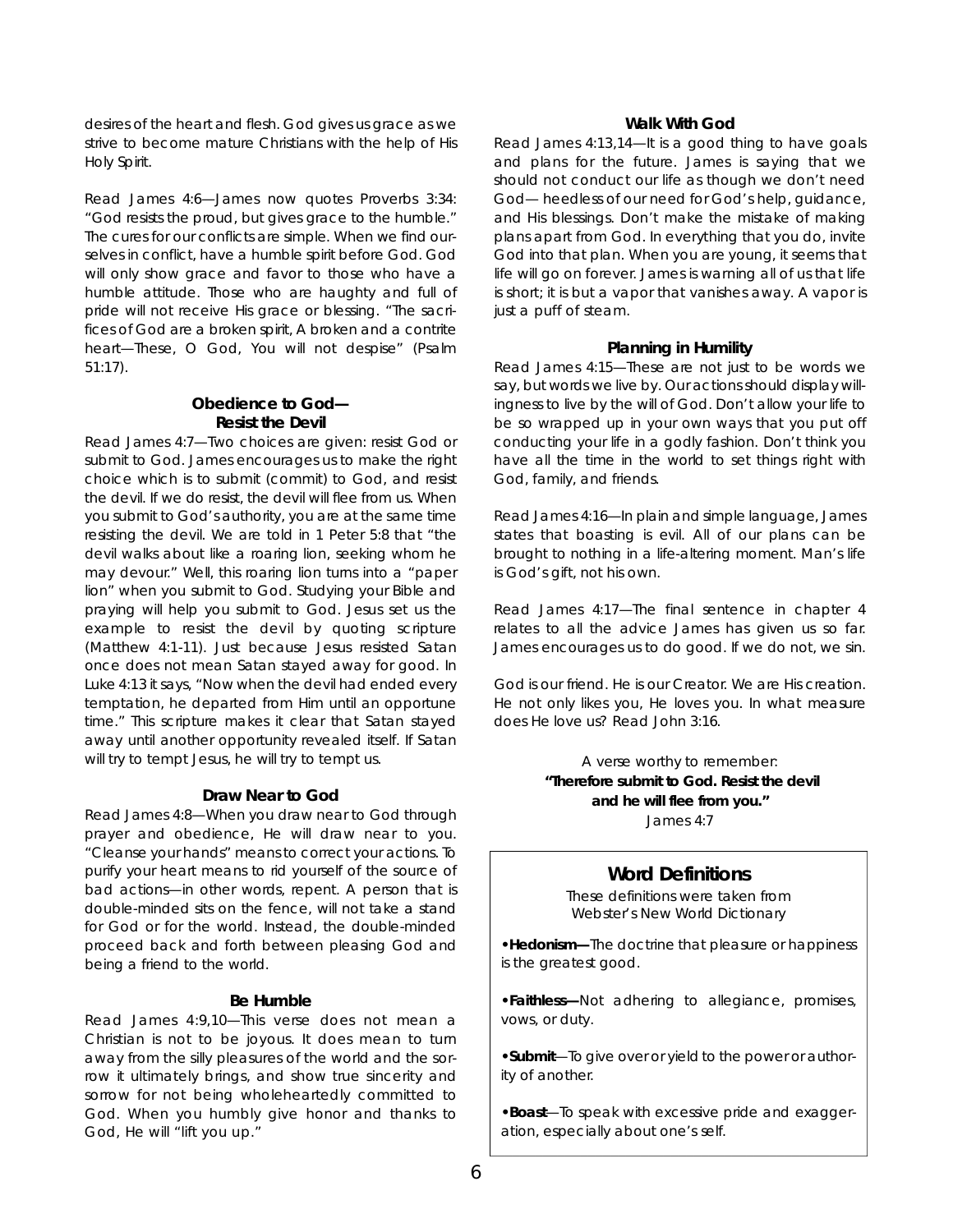

## **Questions and Answers**

- 1. Who said, "I have come that they may have life, and that they may have it more abundantly."
	- A. Jesus
	- B. James
	- C. John
- 2. The word *hedonist* means:
	- A. Pleasure seeker
	- B. Spiritual believer
	- C. Pertaining to the Hellenist
- 3. True/False-Can a man serve two master?
- 4 . What did James mean when he used the words "wars and fights" in James 4:1. Give an example of how it can apply to your life?

\_ \_ \_ \_ \_ \_ \_ \_ \_ \_ \_ \_ \_ \_ \_ \_ \_ \_ \_ \_ \_ \_ \_ \_ \_ \_ \_ \_ \_ \_ \_ \_ \_ \_ \_ \_ \_ \_ \_ \_ \_ \_ \_ \_ \_ \_ \_ \_ \_ \_ \_ \_ \_ \_ \_ \_ \_ \_ \_ \_ \_ \_ \_ \_ \_ \_ \_ \_ \_ \_ \_ \_ \_ \_ \_ \_ \_ \_ \_ \_ \_ \_ \_ \_ \_ \_ \_ \_ \_ \_ \_ \_ \_\_\_\_\_\_\_\_\_\_\_\_\_\_\_\_\_\_\_\_\_\_\_\_\_\_\_\_\_\_\_\_\_\_\_\_\_\_\_\_\_\_\_\_\_\_\_\_\_\_\_\_\_\_\_\_\_\_\_\_\_\_\_\_\_\_\_\_\_\_\_\_\_\_\_\_\_\_\_\_\_\_\_\_\_\_\_\_\_\_\_\_

\_ \_ \_ \_ \_ \_ \_ \_ \_ \_ \_ \_ \_ \_ \_ \_ \_ \_ \_ \_ \_ \_ \_ \_ \_ \_ \_ \_ \_ \_ \_ \_ \_ \_ \_ \_ \_ \_ \_ \_ \_ \_ \_ \_ \_ \_ \_ \_ \_ \_ \_ \_ \_ \_ \_ \_ \_ \_ \_ \_ \_ \_ \_ \_ \_ \_ \_ \_ \_ \_ \_ \_ \_ \_ \_ \_ \_ \_ \_ \_ \_ \_ \_ \_ \_ \_ \_ \_ \_ \_ \_ \_ \_ \_ \_ \_ \_ \_ \_ \_ \_ \_ \_ \_ \_ \_ \_ \_ \_ \_ \_ \_ \_ \_ \_ \_ \_ \_ \_ \_ \_ \_ \_ \_ \_ \_ \_ \_ \_ \_ \_ \_ \_ \_ \_ \_ \_ \_ \_ \_ \_ \_ \_ \_ \_ \_ \_ \_ \_ \_ \_ \_ \_ \_ \_ \_ \_ \_ \_ \_ \_ \_ \_ \_ \_ \_ \_ \_ \_ \_ \_ \_ \_ \_ \_ \_ \_ \_ \_ \_ \_ \_ \_ \_

- 5 . What is a definition of lust and what does lust lead to?
- 6. True/False-God will grant your every request. \_\_\_\_\_\_\_\_
- 7. Satan will *flee* from us if we do the following:
	- A. Ignore him
	- B. Resist him
	- C. Be afraid of him

\_ \_ \_ \_ \_ \_ \_ \_ \_ \_ \_ \_ \_ \_ \_ \_ \_ \_ \_ \_ \_ \_ \_ \_ \_ \_ \_ \_ .

8. The Scripture that says, "God resists the proud, but gives grace to the humble," is found in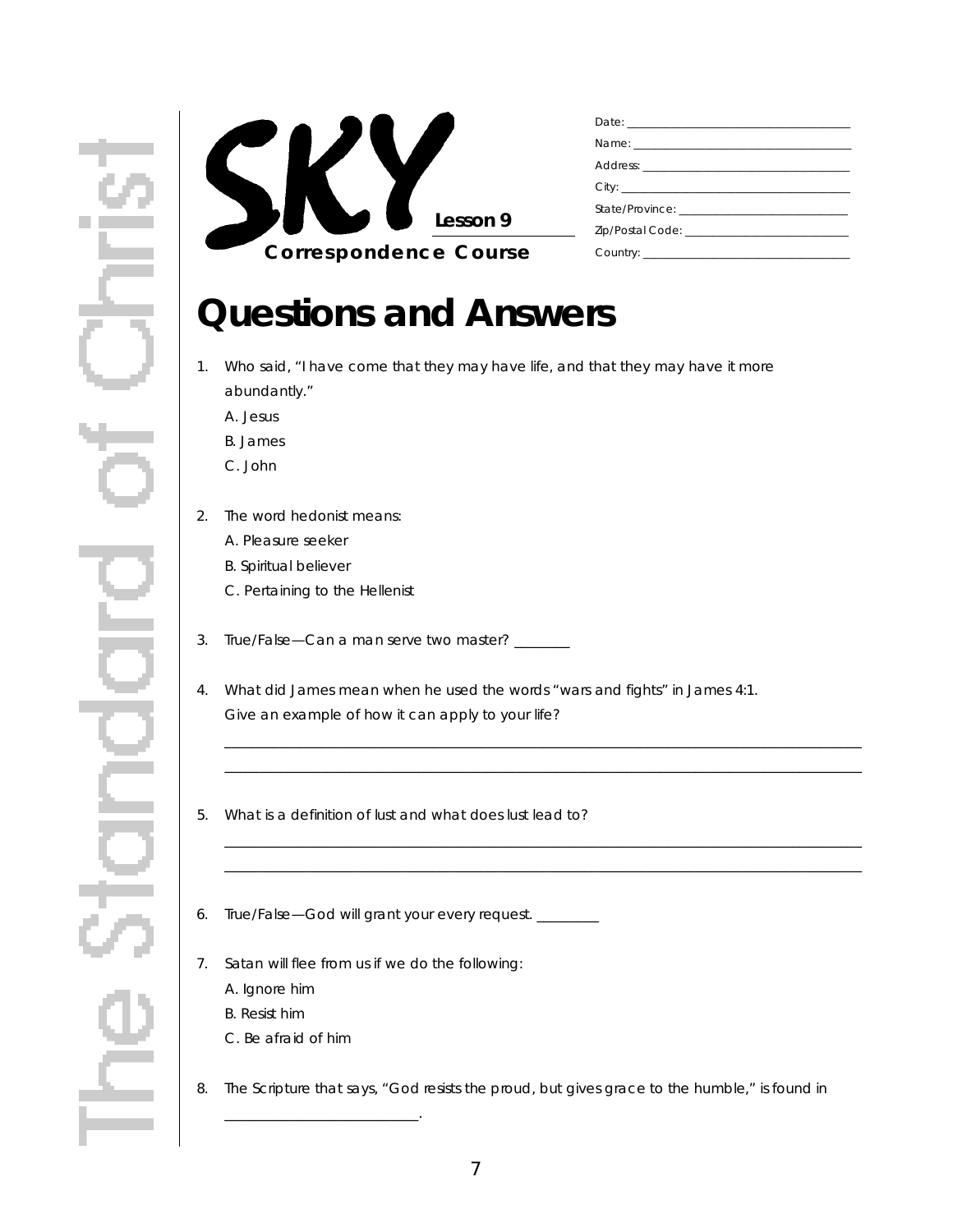- 9. "The devil walks about like a roaring lion, seeking whom he may devour." This scripture is found where? A. James 4:5
	- B. 1 Peter 5:8
	- C. Luke 4:13

10. True/False-Once you resist the devil, he will never bother you again. \_\_\_\_\_\_\_

11. True/False—God wants all mankind to prosper—achieving his or her own individual success in life. \_\_\_\_\_\_\_\_

\_ \_ \_ \_ \_ \_ \_ \_ \_ \_ \_ \_ \_ \_ \_ \_ \_ \_ \_ \_ \_ \_ \_ \_ \_ \_ \_ \_ \_ \_ \_ \_ \_ \_ \_ \_ \_ \_ \_ \_ \_ \_ \_ \_ \_ \_ \_ \_ \_ \_ \_ \_ \_ \_ \_ \_ \_ \_ \_ \_ \_ \_ \_ \_ \_ \_ \_ \_ \_ \_ \_ \_ \_ \_ \_ \_ \_ \_ \_ \_ \_ \_ \_ \_ \_ \_ \_ \_ \_ \_ \_ \_ \_ \_ \_ \_ \_ \_ \_ \_ \_ \_ \_ \_ \_ \_ \_ \_ \_ \_ \_ \_ \_ \_ \_ \_ \_ \_ \_ \_ \_ \_ \_ \_ \_ \_ \_ \_ \_ \_ \_ \_ \_ \_ \_ \_ \_ \_ \_ \_ \_ \_ \_ \_ \_ \_ \_ \_ \_ \_ \_ \_ \_ \_ \_ \_ \_ \_ \_ \_ \_ \_ \_ \_ \_ \_ \_ \_ \_ \_ \_ \_ \_ \_ \_ \_ \_ \_ \_ \_ \_ \_ \_ \_ \_ \_ \_ \_ \_ \_ \_ \_ \_ \_ \_ \_ \_ \_ \_ \_ \_ \_ \_ \_ \_ \_ \_ \_ \_ \_ \_ \_ \_ \_ \_ \_

\_ \_ \_ \_ \_ \_ \_ \_ \_ \_ \_ \_ \_ \_ \_ \_ \_ \_ \_ \_ \_ \_ \_ \_ \_ \_ \_ \_ \_ \_ \_ \_ \_ \_ \_ \_ \_ \_ \_ \_ \_ \_ \_ \_ \_ \_ \_ \_ \_ \_ \_ \_ \_ \_ \_ \_ \_ \_ \_ \_ \_ \_ \_ \_ \_ \_ \_ \_ \_ \_ \_ \_ \_ \_ \_ \_ \_ \_ \_ \_ \_ \_ \_ \_ \_ \_ \_ \_ \_ \_ \_ \_ \_ \_ \_ \_ \_ \_ \_ \_ \_ \_ \_ \_ \_ \_ \_ \_ \_ \_ \_ \_ \_ \_ \_ \_ \_ \_ \_ \_ \_ \_ \_ \_ \_ \_ \_ \_ \_ \_ \_ \_ \_ \_ \_ \_ \_ \_ \_ \_ \_ \_ \_ \_ \_ \_ \_ \_ \_ \_ \_ \_ \_ \_ \_ \_ \_ \_ \_ \_ \_ \_ \_ \_ \_ \_ \_ \_ \_ \_ \_ \_ \_ \_ \_ \_ \_ \_ \_ \_ \_ \_ \_ \_ \_ \_ \_ \_ \_ \_ \_ \_ \_ \_ \_ \_ \_ \_ \_ \_ \_ \_ \_ \_ \_ \_ \_ \_ \_ \_ \_ \_ \_ \_ \_ \_ \_\_\_\_\_\_\_\_\_\_\_\_\_\_\_\_\_\_\_\_\_\_\_\_\_\_\_\_\_\_\_\_\_\_\_\_\_\_\_\_\_\_\_\_\_\_\_\_\_\_\_\_\_\_\_\_\_\_\_\_\_\_\_\_\_\_\_\_\_\_\_\_\_\_\_\_\_\_\_\_\_\_\_\_\_\_\_\_\_\_\_\_\_\_\_\_\_\_\_\_\_\_\_\_\_\_\_\_ \_ \_ \_ \_ \_ \_ \_ \_ \_ \_ \_ \_ \_ \_ \_ \_ \_ \_ \_ \_ \_ \_ \_ \_ \_ \_ \_ \_ \_ \_ \_ \_ \_ \_ \_ \_ \_ \_ \_ \_ \_ \_ \_ \_ \_ \_ \_ \_ \_ \_ \_ \_ \_ \_ \_ \_ \_ \_ \_ \_ \_ \_ \_ \_ \_ \_ \_ \_ \_ \_ \_ \_ \_ \_ \_ \_ \_ \_ \_ \_ \_ \_ \_ \_ \_ \_ \_ \_ \_ \_ \_ \_ \_ \_ \_ \_ \_ \_ \_ \_ \_ \_ \_ \_ \_ \_ \_ \_

\_ \_ \_ \_ \_ \_ \_ \_ \_ \_ \_ \_ \_ \_ \_ \_ \_ \_ \_ \_ \_ \_ \_ \_ \_ \_ \_ \_ \_ \_ \_ \_ \_ \_ \_ \_ \_ \_ \_ \_ \_ \_ \_ \_ \_ \_ \_ \_ \_ \_ \_ \_ \_ \_ \_ \_ \_ \_ \_ \_ \_ \_ \_ \_ \_ \_ \_ \_ \_ \_ \_ \_ \_ \_ \_ \_ \_ \_ \_ \_ \_ \_ \_ \_ \_ \_ \_ \_ \_ \_ \_ \_ \_ \_ \_ \_ \_ \_ \_ \_ \_ \_ \_ \_ \_ \_ \_ \_ \_ \_ \_ \_ \_ \_ \_ \_ \_ \_ \_ \_ \_ \_ \_ \_ \_ \_ \_ \_ \_ \_ \_ \_ \_ \_ \_ \_ \_ \_ \_ \_ \_ \_ \_ \_ \_ \_ \_ \_ \_ \_ \_ \_ \_ \_ \_ \_ \_ \_ \_ \_ \_ \_ \_ \_ \_ \_ \_ \_ \_ \_ \_ \_ \_ \_ \_ \_ \_ \_ \_ \_ \_ \_ \_ \_ \_ \_ \_ \_ \_ \_ \_ \_ \_ \_ \_ \_ \_ \_ \_ \_ \_ \_ \_ \_ \_ \_ \_ \_ \_ \_ \_ \_ \_ \_ \_ \_

\_ \_ \_ \_ \_ \_ \_ \_ \_ \_ \_ \_ \_ \_ \_ \_ \_ \_ \_ \_ \_ \_ \_ \_ \_ \_ \_ \_ \_ \_ \_ \_ \_ \_ \_ \_ \_ \_ \_ \_ \_ \_ \_ \_ \_ \_ \_ \_ \_ \_ \_ \_ \_ \_ \_ \_ \_ \_ \_ \_ \_ \_ \_ \_ \_ \_ \_ \_ \_ \_ \_ \_ \_ \_ \_ \_ \_ \_ \_ \_ \_ \_ \_ \_ \_ \_ \_ \_ \_ \_ \_ \_ \_ \_ \_ \_ \_ \_ \_ \_ \_ \_ \_ \_ \_ \_ \_ \_ \_ \_ \_ \_ \_ \_ \_ \_ \_ \_ \_ \_ \_ \_ \_ \_ \_ \_ \_ \_ \_ \_ \_ \_ \_ \_ \_ \_ \_ \_ \_ \_ \_ \_ \_ \_ \_ \_ \_ \_ \_ \_ \_ \_ \_ \_ \_ \_ \_ \_ \_ \_ \_ \_ \_ \_ \_ \_ \_ \_ \_ \_ \_ \_ \_ \_ \_ \_ \_ \_ \_ \_ \_ \_ \_ \_ \_ \_ \_ \_ \_ \_ \_ \_ \_ \_ \_ \_ \_ \_ \_ \_ \_ \_ \_ \_ \_ \_ \_ \_ \_ \_ \_ \_ \_ \_ \_ \_

- 12. If you are a friend to the world, you are:
	- A. God's servant
	- B. God's disciple
	- C. God's enemy
- 13. What do you think James means by "friendship with the world"?
- 14. Explain why adultery is a form of idolatry.

15. Give three examples of how you can draw close to God.

16. What is your definition of being a friend?

17. True/False—God asks us to draw near to Him, to wash our hands and purify our hearts.

18. Complete the following sentence: "To him that knows to do good and does it not, to him it is \_\_\_\_\_\_\_\_."

19. True/False—God's Holy Spirit gives us the urge to pursue the pleasures of this world. \_\_\_\_\_\_\_\_\_

20. True/False—If Satan tempted Jesus, he will tempt you. \_\_\_\_\_\_\_\_

© The Church of God International Tyler, Texas. Not to be sold